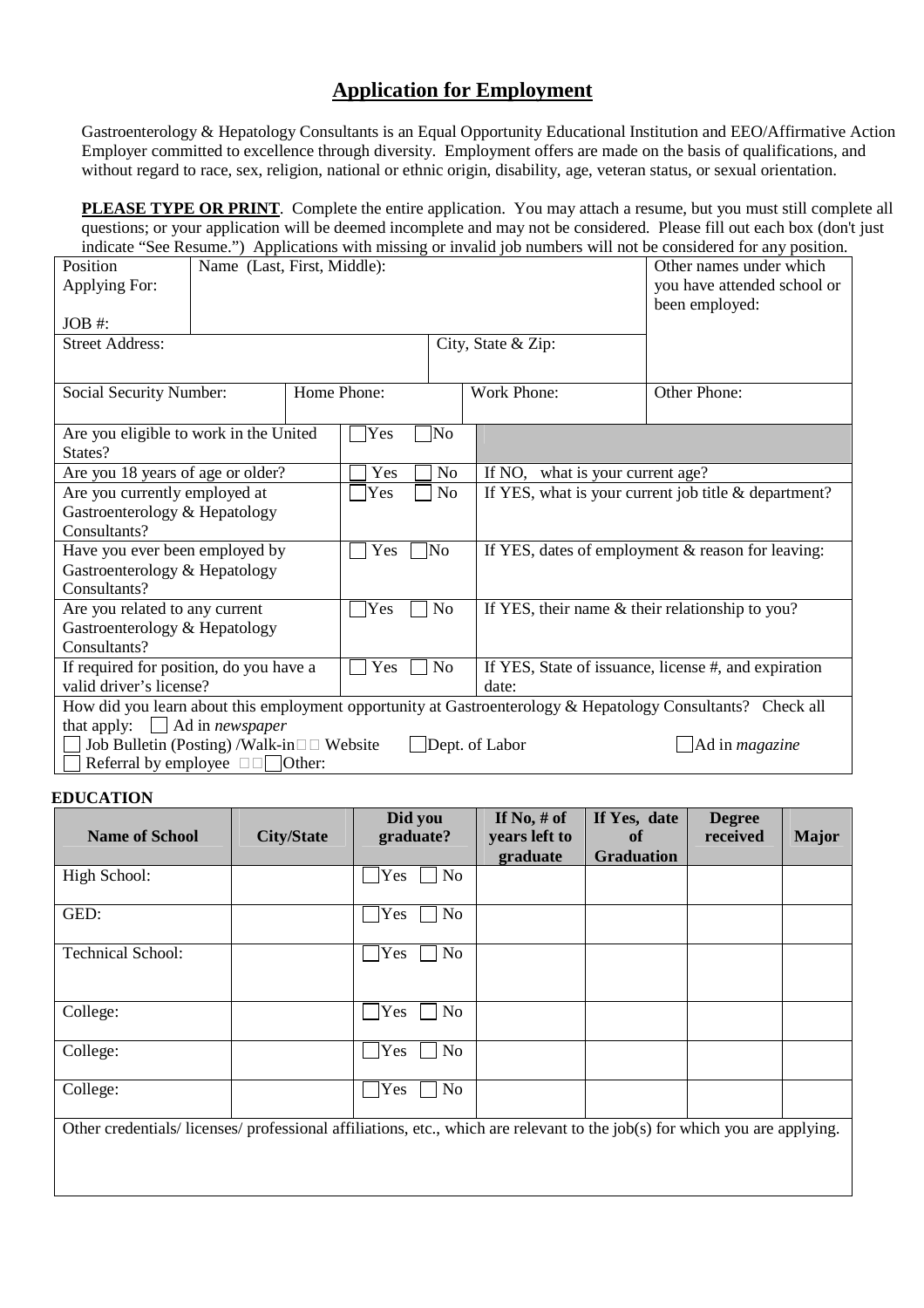**SKILLS:** Please list technical skills, clerical skills, trade skills, etc., relevant to this position. Include relevant computer systems and software packages of which you have a working knowledge, and note your level of proficiency (basic, intermediate, expert)

WORK EXPERIENCE-Please detail your entire work history. Begin with your current or most recent employer. If you held multiple positions with the same organization, detail each position separately. Attach additional sheets if necessary. Omission of prior employment may be considered falsification of information. Please explain any gaps in employment. Include full-time military or volunteer commitments. **PLEASE DO NOT** complete this information with the notation "See Resume." **PLEASE NOTE:** Gastroenterology & Hepatology Consultants reserves the right to contact all current and former employers for reference information.

| Dates Employed (most recent<br>position)<br>From:<br>To<br><b>Starting Salary:</b><br>Final Salary: | $\Box$ Full time<br>Part-time<br>If part-time, $# hrs./wk:$<br>Organization Name and Address: | Title:                                                                             |
|-----------------------------------------------------------------------------------------------------|-----------------------------------------------------------------------------------------------|------------------------------------------------------------------------------------|
| Supervisor's Name, Title and<br>Phone #:                                                            | Other Reference Name, Title and<br>Phone #:                                                   | Contact my current references:<br>At any time<br>Only if I am a finalist candidate |
| Primary duties:                                                                                     |                                                                                               | Reason for Leaving:                                                                |
| Dates Employed (most recent<br>position)<br>From:<br>To                                             | $\Box$ Full time<br>Part-time<br>If part-time, $# hrs./wk:$                                   | Title:                                                                             |
| <b>Starting Salary:</b><br>Final Salary:                                                            | Organization Name and Address:                                                                |                                                                                    |
| Supervisor's Name, Title and<br>Phone #:                                                            | Other Reference Name, Title and<br>Phone #:                                                   | Contact my current references:<br>At any time<br>Only if I am a finalist candidate |
| Primary duties:                                                                                     |                                                                                               | Reason for Leaving:                                                                |